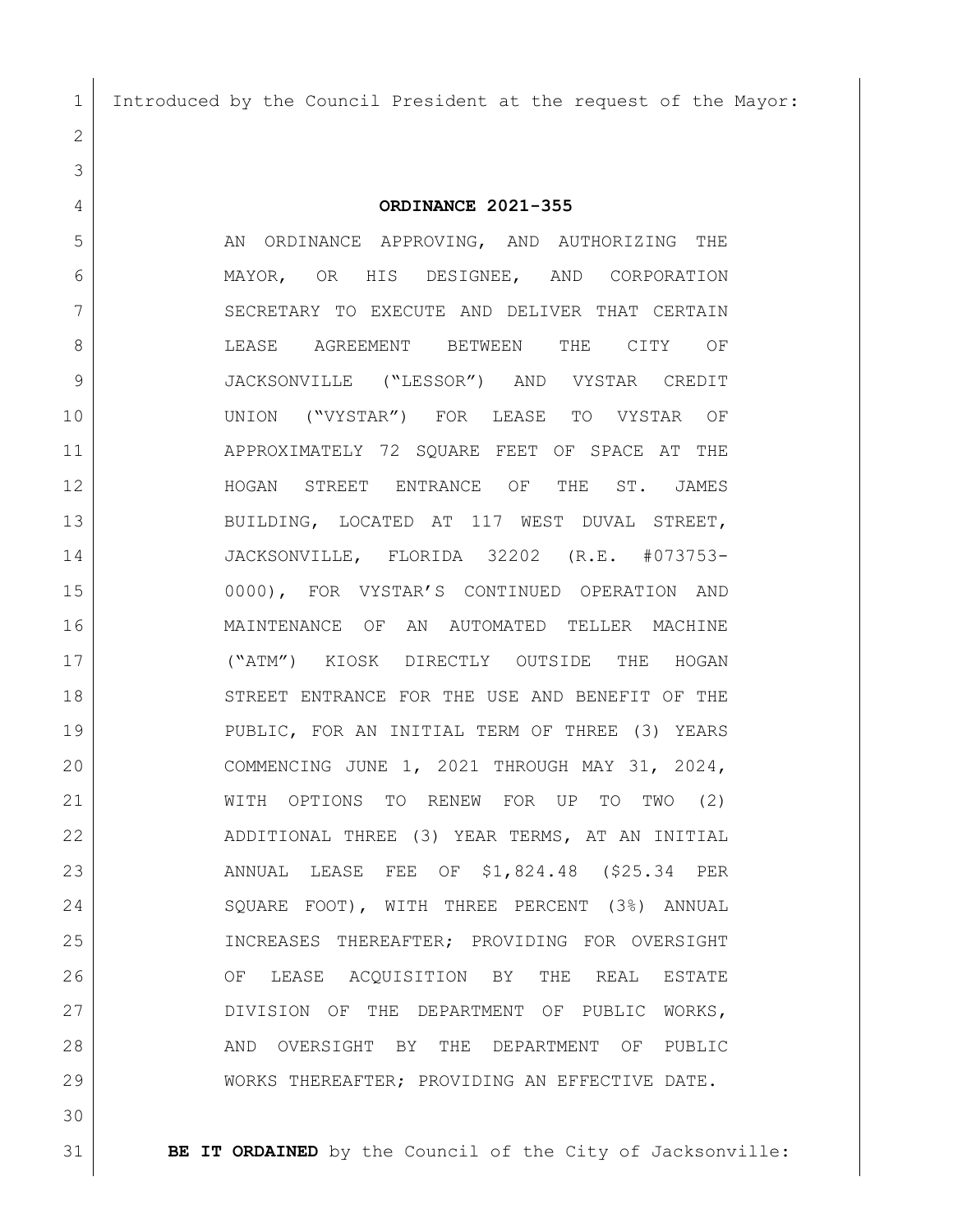**Section 1**. **Lease Agreement Approved and Execution Authorized.** There is hereby approved, and the Mayor, or his 3 designee, and Corporation Secretary are hereby authorized to execute and deliver that certain Lease Agreement between the City 5 of Jacksonville and VyStar Credit Union (the "Lease"), in substantially the same form as is attached hereto as **Exhibit 1** and incorporated herein by this reference. The Lease provides for Vystar's lease of approximately 72 square feet of space at the Hogan Street entrance to the St. James Building located at 117 West Duval Street, Jacksonville, Florida 32202 (R.E. #073753-0000) for VyStar's continued operation and maintenance of an ATM kiosk directly outside the Hogan Street entrance for the use and benefit of the public. The Lease has an initial term of three (3) years 14 commencing June 1, 2021 through May 31, 2024 with options to renew for up to two (2) additional terms of three (3) years each. VyStar will pay an initial annual lease fee of \$1,824.48 (\$25.34 per square foot), with an escalation rate of three percent (3%) per 18 year thereafter.

 **Section 2. Oversight Department.** The Real Estate Division of the Department of Public Works shall provide oversight of Lease acquisition and the Department of Public Works will provide administrative oversight of the Lease thereafter.

 **Section 3. Effective Date.** This Ordinance shall become effective upon signature by the Mayor or upon becoming effective 25 without the Mayor's signature.

Form Approved:

29 /s/ Mary E. Staffopoulos

Office of General Counsel

Legislation prepared by Mary E. Staffopoulos

 $-2 -$